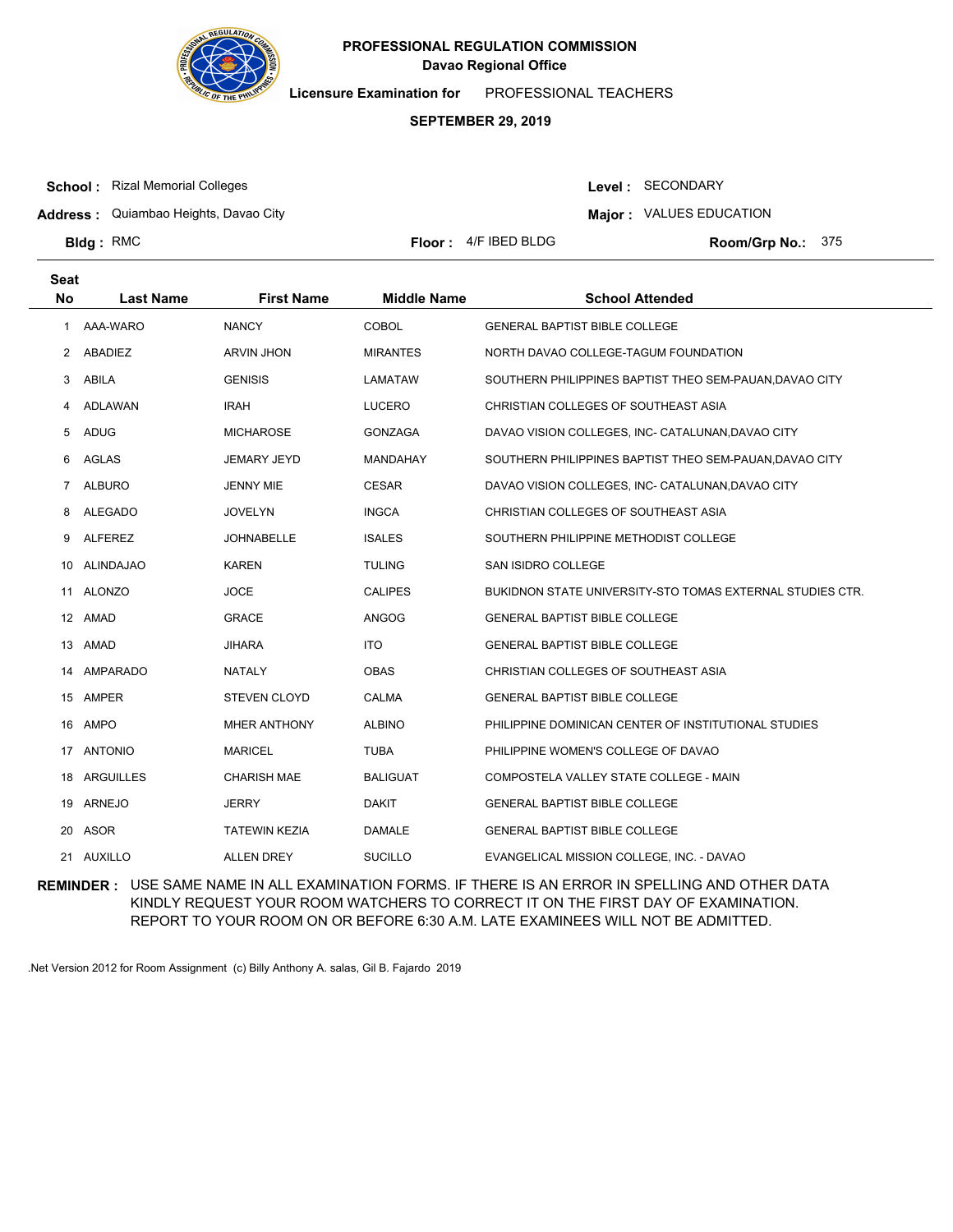

**Licensure Examination for**  PROFESSIONAL TEACHERS

# **SEPTEMBER 29, 2019**

**School :** Rizal Memorial Colleges

Level : SECONDARY

**Address :** Quiambao Heights, Davao City

**Major : VALUES EDUCATION** 

**Bldg**: RMC

**Seat**

**Floor :**  $4/F$  IBED BLDG

Room/Grp No.: 376

| υσαι      |                    |                      |                    |                                                         |
|-----------|--------------------|----------------------|--------------------|---------------------------------------------------------|
| <b>No</b> | <b>Last Name</b>   | <b>First Name</b>    | <b>Middle Name</b> | <b>School Attended</b>                                  |
|           | 1 AWE              | ANALISA              | <b>REVIRA</b>      | <b>GENERAL BAPTIST BIBLE COLLEGE</b>                    |
|           | 2 AYUBAN           | <b>KRISTINE JADE</b> | <b>SARIO</b>       | ASSUMPTION COLLEGE OF DAVAO                             |
| 3         | <b>BADE</b>        | <b>CLARK</b>         | LABAD              | CHRISTIAN COLLEGES OF SOUTHEAST ASIA                    |
| 4         | <b>BALBERO</b>     | <b>JOMARISON</b>     | <b>LUMANDO</b>     | COMPOSTELA VALLEY STATE COLLEGE - MAIN                  |
| 5         | BALIJANI           | <b>HERNA GRACE</b>   | TACARAN            | PHILIPPINE WOMEN'S COLLEGE OF DAVAO                     |
| 6         | <b>BANDA</b>       | <b>RUFIL JAY</b>     | <b>BANSALING</b>   | CHRISTIAN COLLEGES OF SOUTHEAST ASIA                    |
| 7         | <b>BANDOY</b>      | <b>NORWIN</b>        | <b>OMPAD</b>       | EVANGELICAL MISSION COLLEGE, INC. - DAVAO               |
| 8         | <b>BANSUING</b>    | AR JAY               | <b>MAGNAOS</b>     | CHRISTIAN COLLEGES OF SOUTHEAST ASIA                    |
| 9         | <b>BARBADILLO</b>  | <b>RIZA MAY</b>      | <b>BALUCA</b>      | GENERAL BAPTIST BIBLE COLLEGE                           |
| 10        | <b>BARSICULA</b>   | <b>CARL MARK</b>     | BIBAT              | ARRIESGADO COLLEGE FOUNDATION, INC.                     |
| 11        | <b>BASTES</b>      | <b>GLORY JANE</b>    | LUPA               | SOUTHERN PHILIPPINES BAPTIST THEO SEM-PAUAN, DAVAO CITY |
|           | 12 BATO            | <b>CYCLINE</b>       | CABAMUNGAN         | PHILIPPINE WOMEN'S COLLEGE OF DAVAO                     |
|           | 13 BENITEZ         | <b>CHARLOTTE</b>     | <b>TOLEDO</b>      | COMPOSTELA VALLEY STATE COLLEGE - MAIN                  |
| 14        | <b>BETONIO</b>     | <b>JESTONI</b>       | <b>PACOMIOS</b>    | QUEEN OF APOSTLES COLLEGE SEMINARY                      |
| 15        | <b>BILLARMENTE</b> | <b>CRISTINE MAE</b>  | <b>FERNANDEZ</b>   | ASSUMPTION COLLEGE OF DAVAO                             |
| 16        | <b>BUQUIS</b>      | LEA                  | <b>DEGORIO</b>     | HOLY CROSS OF DAVAO COLLEGE                             |
| 17        | <b>BUSTRIA</b>     | ANNE JEAN            | <b>RESURRECION</b> | COMPOSTELA VALLEY STATE COLLEGE - MAIN                  |
|           | 18 CABALLERO       | <b>ANA MARIE</b>     | ABREGANA           | <b>GENERAL BAPTIST BIBLE COLLEGE</b>                    |
| 19        | CADIENTE           | <b>MAY FLOWER</b>    | <b>LUMIGUE</b>     | SOUTHEASTERN COLLEGE OF PADADA                          |
|           | 20 CAIN            | <b>CARL JAMES</b>    | <b>REQUILME</b>    | UNIVERSITY OF BOHOL                                     |
|           | 21 CALAMAAN        | <b>KAREN</b>         | <b>SUBRADIL</b>    | <b>GENERAL BAPTIST BIBLE COLLEGE</b>                    |

**REMINDER :** USE SAME NAME IN ALL EXAMINATION FORMS. IF THERE IS AN ERROR IN SPELLING AND OTHER DATA KINDLY REQUEST YOUR ROOM WATCHERS TO CORRECT IT ON THE FIRST DAY OF EXAMINATION. REPORT TO YOUR ROOM ON OR BEFORE 6:30 A.M. LATE EXAMINEES WILL NOT BE ADMITTED.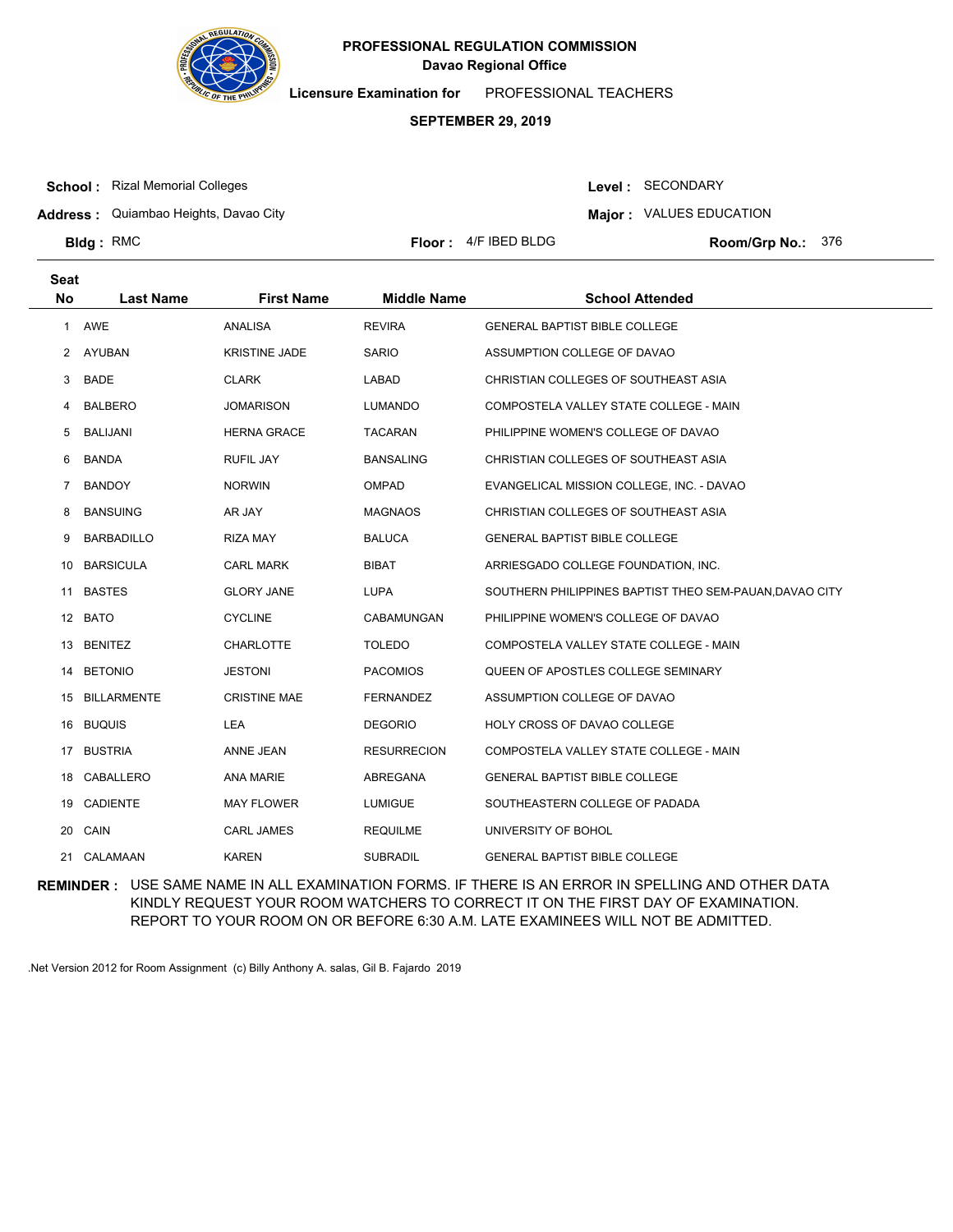

**Licensure Examination for**  PROFESSIONAL TEACHERS

### **SEPTEMBER 29, 2019**

**School :** Rizal Memorial Colleges

Level : SECONDARY

**Address :** Quiambao Heights, Davao City

**Major : VALUES EDUCATION** 

**Bldg**: RMC

**Seat**

**Floor :**  $4/F$  IBED BLDG

Room/Grp No.: 377

| συαι                 |                   |                     |                    |                                                         |
|----------------------|-------------------|---------------------|--------------------|---------------------------------------------------------|
| <b>No</b>            | <b>Last Name</b>  | <b>First Name</b>   | <b>Middle Name</b> | <b>School Attended</b>                                  |
| $\mathbf{1}$         | CALATAO           | <b>MONTIZA</b>      | <b>AMBAT</b>       | CHRISTIAN COLLEGES OF SOUTHEAST ASIA                    |
| $\mathbf{2}^{\circ}$ | CALICARAN         | <b>GENILYN</b>      | <b>SUMILAY</b>     | HOLY CHILD SCHOOL OF DAVAO                              |
| 3                    | CALONIA           | <b>FAYE</b>         | SAAVEDRA           | CHRISTIAN COLLEGES OF SOUTHEAST ASIA                    |
| 4                    | CAÑETAN           | <b>ARLENE</b>       | <b>GATTOC</b>      | COMPOSTELA VALLEY STATE COLLEGE - MAIN                  |
| 5                    | CAPALLA           | <b>JEFF MARK</b>    |                    | ST. FRANCIS XAVIER SEMINARY                             |
| 6                    | CAUTIVO           | <b>BOEBITS</b>      | <b>ARROYO</b>      | SOUTHERN PHILIPPINES BAPTIST THEO SEM-PAUAN, DAVAO CITY |
| $\overline{7}$       | <b>CELIS</b>      | <b>RICHARD</b>      | <b>QUIBAN</b>      | ASSUMPTION COLLEGE OF DAVAO                             |
| 8                    | CELO              | <b>MERCY</b>        | <b>TUMAMPIL</b>    | SOUTHERN PHILIPPINES BAPTIST THEO SEM-PAUAN, DAVAO CITY |
| 9                    | <b>CLAPANO</b>    | <b>JHONDRO</b>      |                    | HOLY CROSS OF DAVAO COLLEGE                             |
| 10                   | CORDERO           | <b>DONALD JAMES</b> | LAAB               | ARRIESGADO COLLEGE FOUNDATION, INC.                     |
| 11                   | COSE              | MARY-LUZ            | <b>MALAQUE</b>     | COMPOSTELA VALLEY STATE COLLEGE - MAIN                  |
|                      | 12 CUTIN          | JOMAR               | <b>TORALDE</b>     | <b>JOSE MARIA COLLEGE</b>                               |
|                      | 13 DACERA         | <b>CHERRYLAD</b>    | ORTIZ              | SOUTHERN PHILIPPINES BAPTIST THEO SEM-PAUAN, DAVAO CITY |
| 14                   | DAMLA             | <b>JOSEPH</b>       | <b>FELLER</b>      | CHRISTIAN COLLEGES OF SOUTHEAST ASIA                    |
|                      | 15 DAYOC          | PAUL JOHN           | <b>PEQUIT</b>      | DON BOSCO COLLEGE SEMINARY-LAGUNA                       |
|                      | 16 DE JOSE        | <b>CHERELYN</b>     | VALAQUIO           | UNIVERSITY OF MINDANAO-DAVAO CITY                       |
| 17                   | <b>DELA CERNA</b> | <b>IBIE</b>         | <b>ADLAWON</b>     | CHRISTIAN COLLEGES OF SOUTHEAST ASIA                    |
|                      | 18 DESALES        | <b>MARVIN</b>       | <b>DEGUINION</b>   | ASSUMPTION COLLEGE OF DAVAO                             |
| 19                   | <b>DESTOR</b>     | <b>JULIE PEARL</b>  | <b>ESTOESTA</b>    | NORTH DAVAO COLLEGE-TAGUM FOUNDATION                    |
| 20                   | <b>DIONALDO</b>   | <b>JOANEE</b>       | <b>PAPALID</b>     | EVANGELICAL MISSION COLLEGE, INC. - DAVAO               |
| 21                   | <b>DUMALAG</b>    | <b>RECHEL</b>       | <b>BOSOY</b>       | SOUTHERN PHILIPPINES BAPTIST THEO SEM-PAUAN, DAVAO CITY |

**REMINDER :** USE SAME NAME IN ALL EXAMINATION FORMS. IF THERE IS AN ERROR IN SPELLING AND OTHER DATA KINDLY REQUEST YOUR ROOM WATCHERS TO CORRECT IT ON THE FIRST DAY OF EXAMINATION. REPORT TO YOUR ROOM ON OR BEFORE 6:30 A.M. LATE EXAMINEES WILL NOT BE ADMITTED.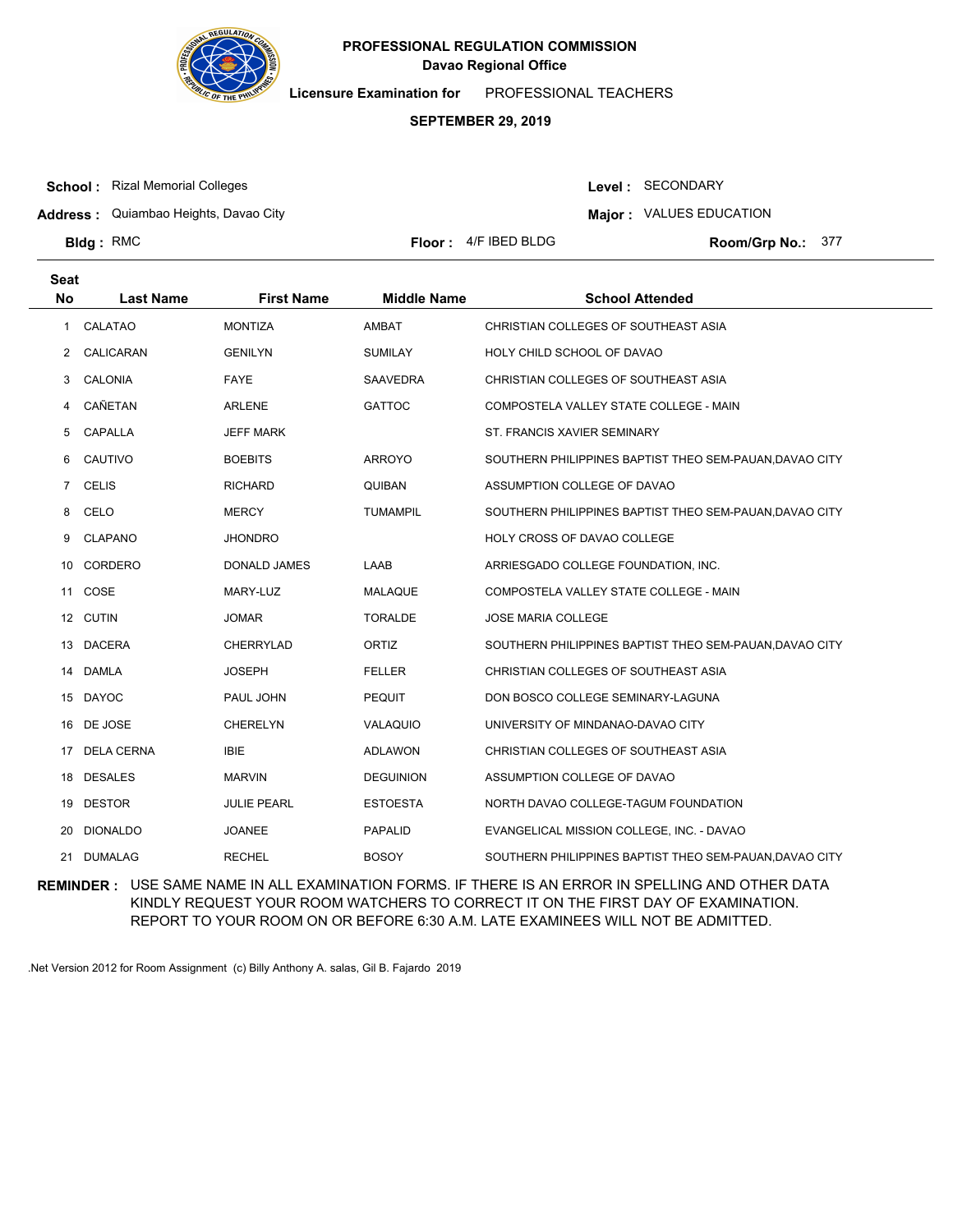

**Licensure Examination for**  PROFESSIONAL TEACHERS

### **SEPTEMBER 29, 2019**

**School :** Rizal Memorial Colleges

**Seat**

**Bldg**: RMC

Level : SECONDARY

**Address :** Quiambao Heights, Davao City

**Major : VALUES EDUCATION** 

**Floor :**  $4/F$  IBED BLDG

Room/Grp No.: 378

| υσαι |                  |                        |                     |                                                         |
|------|------------------|------------------------|---------------------|---------------------------------------------------------|
| No   | <b>Last Name</b> | <b>First Name</b>      | <b>Middle Name</b>  | <b>School Attended</b>                                  |
| 1    | <b>ENERO</b>     | <b>RIEZL JANE</b>      | <b>DOGIA</b>        | HOLY CROSS OF DAVAO COLLEGE                             |
| 2    | <b>EREDIANO</b>  | PRINCES DYAN           | <b>TANIO</b>        | CHRISTIAN COLLEGES OF SOUTHEAST ASIA                    |
| 3    | <b>FERASOL</b>   | <b>HANNA KEE</b>       | PAMOCOL             | <b>GENERAL BAPTIST BIBLE COLLEGE</b>                    |
| 4    | <b>FORMON</b>    | DAMARIS GRACE          | <b>MORALES</b>      | CHRISTIAN COLLEGES OF SOUTHEAST ASIA                    |
| 5    | <b>GEGARE</b>    | <b>JOSHUA</b>          | <b>DALIGDIG</b>     | CHRISTIAN COLLEGES OF SOUTHEAST ASIA                    |
| 6    | <b>GELVOSA</b>   | PAUL IVAN LENDL        | <b>FERNANDEZ</b>    | ST. CAMILLUS COLLEGE OF SEMINARY                        |
| 7    | <b>GONZALES</b>  | <b>JENIEFER</b>        | <b>DELOY</b>        | ASSUMPTION COLLEGE OF DAVAO                             |
| 8    | <b>GONZALES</b>  | <b>RELLY MAR</b>       | <b>MANLAWE</b>      | SOUTHERN PHILIPPINES BAPTIST THEO SEM-PAUAN, DAVAO CITY |
| 9    | <b>GORRA</b>     | <b>JASON JOSHUA</b>    | <b>MAYAGMA</b>      | COMPOSTELA VALLEY STATE COLLEGE - MAIN                  |
| 10   | <b>GUILLERMO</b> | <b>FLORDELIZA ROSE</b> | <b>BEDIA</b>        | MINDANAO CHRISTIAN FOUNDATION COLLEGE & SEMINARY        |
|      | 11 GUIÑARES      | SAMUEL                 | <b>VILLAMOR</b>     | SOUTHERN PHILIPPINES BAPTIST THEO SEM-PAUAN, DAVAO CITY |
|      | 12 HERBITO       | <b>CATHERINE</b>       | <b>SEVILLA</b>      | COMPOSTELA VALLEY STATE COLLEGE - MAIN                  |
| 13   | <b>HINAMPAS</b>  | <b>BELCHER</b>         | <b>GABICA</b>       | <b>GENERAL BAPTIST BIBLE COLLEGE</b>                    |
|      | 14 HINAMPAS      | <b>MARGELIN</b>        | <b>TAGACAY</b>      | <b>GENERAL BAPTIST BIBLE COLLEGE</b>                    |
|      | 15 HINGGO        | RHEA MAE               | <b>DITOMAL</b>      | COMPOSTELA VALLEY STATE COLLEGE - MAIN                  |
|      | 16 ILLUT         | <b>EHLTORO</b>         | <b>CASTILLON</b>    | COMPOSTELA VALLEY STATE COLLEGE - MAIN                  |
| 17   | <b>JIMENEZ</b>   | <b>FAITH</b>           | <b>BALANTUKAN</b>   | DAVAO VISION COLLEGES, INC- CATALUNAN, DAVAO CITY       |
|      | 18 LARONA        | <b>EVAN</b>            | ABAN                | ROGATIONIST SEMINARY COLLEGE - CEBU CITY                |
|      | 19 LASINGA       | <b>HANIEL</b>          | <b>FLORENCIO</b>    | SOUTHERN PHILIPPINES BAPTIST THEO SEM-PAUAN, DAVAO CITY |
| 20   | LATAWAN          | <b>JEAN</b>            | <b>CAMPOREDONDO</b> | <b>GENERAL BAPTIST BIBLE COLLEGE</b>                    |
|      | 21 LAUREL        | <b>MIZEL</b>           | <b>SOHOT</b>        | <b>GENERAL BAPTIST BIBLE COLLEGE</b>                    |

**REMINDER :** USE SAME NAME IN ALL EXAMINATION FORMS. IF THERE IS AN ERROR IN SPELLING AND OTHER DATA KINDLY REQUEST YOUR ROOM WATCHERS TO CORRECT IT ON THE FIRST DAY OF EXAMINATION. REPORT TO YOUR ROOM ON OR BEFORE 6:30 A.M. LATE EXAMINEES WILL NOT BE ADMITTED.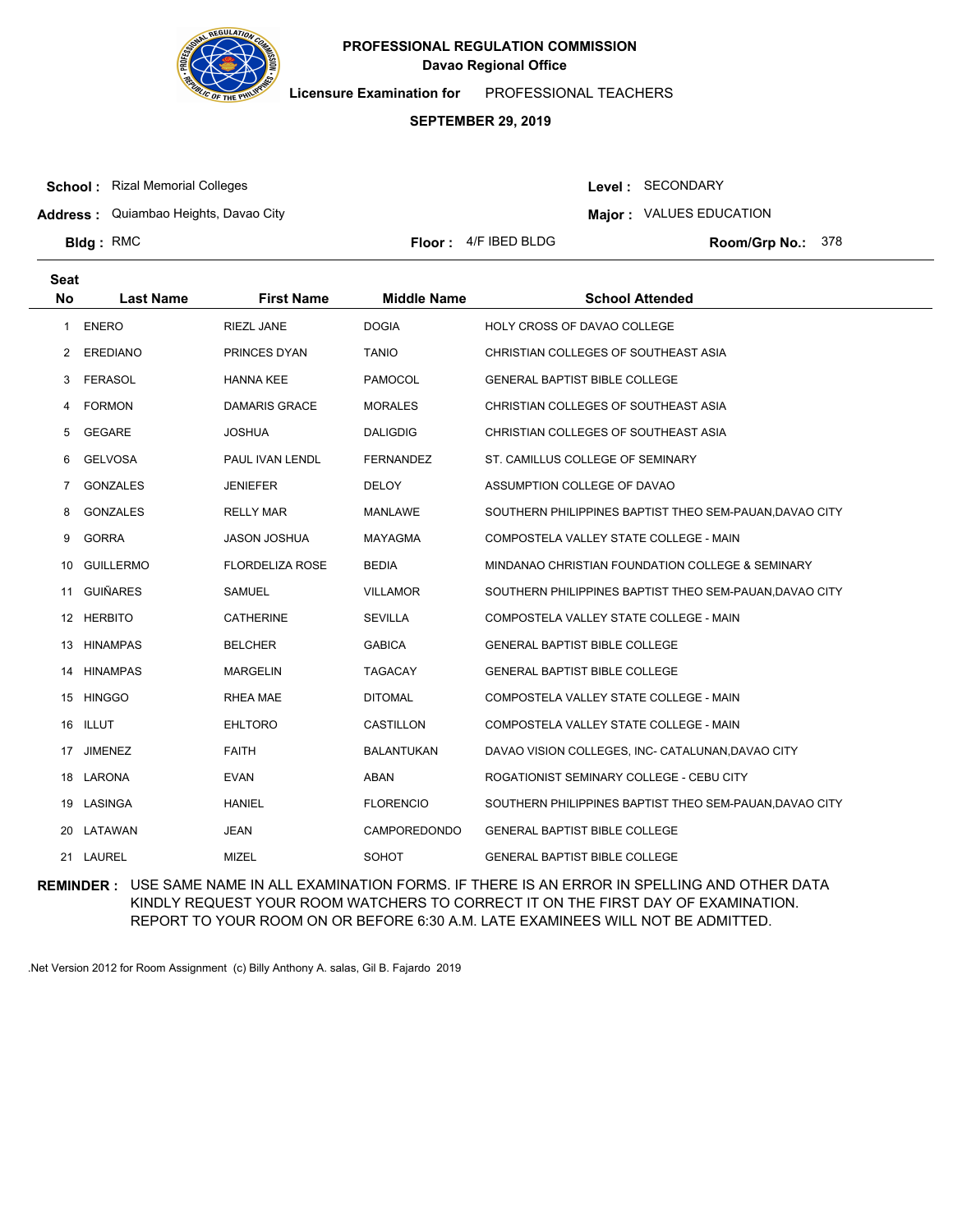

**Licensure Examination for**  PROFESSIONAL TEACHERS

### **SEPTEMBER 29, 2019**

**School :** Rizal Memorial Colleges

Level : SECONDARY

**Address :** Quiambao Heights, Davao City

**Major : VALUES EDUCATION** 

**Bldg: RMC** 

**Floor :**  $4/F$  IBED BLDG

Room/Grp No.: 379

| <b>Seat</b> |                   |                     |                     |                                                         |
|-------------|-------------------|---------------------|---------------------|---------------------------------------------------------|
| <b>No</b>   | <b>Last Name</b>  | <b>First Name</b>   | <b>Middle Name</b>  | <b>School Attended</b>                                  |
| 1           | <b>LIBARIOS</b>   | <b>JOVY</b>         | <b>LUMOTOS</b>      | SOUTHERN PHILIPPINES BAPTIST THEO SEM-PAUAN, DAVAO CITY |
| 2           | LOPEZ             | EL CHERRY           | DEYAYA              | DAVAO VISION COLLEGES, INC- CATALUNAN, DAVAO CITY       |
| 3           | <b>LUCENA</b>     | <b>JARYL</b>        | <b>ARMANDO</b>      | PHILIPPINE WOMEN'S COLLEGE OF DAVAO                     |
| 4           | <b>MACATIOG</b>   | <b>SHARON</b>       | <b>ATUEL</b>        | UNIVERSITY OF MINDANAO-DAVAO CITY                       |
| 5           | <b>MACOSE</b>     | <b>PRINCESS</b>     | <b>MASOCOL</b>      | COMPOSTELA VALLEY STATE COLLEGE - MAIN                  |
| 6           | <b>MACUNAY</b>    | LELITH              | <b>HAUM</b>         | CHRISTIAN COLLEGES OF SOUTHEAST ASIA                    |
| 7           | MAGDAGASANG       | <b>MERSIDITA</b>    | MAGANDAM            | COMPOSTELA VALLEY STATE COLLEGE - MAIN                  |
| 8           | <b>MAGLANGIT</b>  | <b>JOSEPH</b>       | <b>CEPADA</b>       | NORTH DAVAO COLLEGE-TAGUM FOUNDATION                    |
| 9           | <b>MANGCAL</b>    | <b>LEAH GRACE</b>   | <b>ELECIONES</b>    | DAVAO VISION COLLEGES, INC- CATALUNAN, DAVAO CITY       |
| 10          | <b>MARTINEZ</b>   | <b>JOSUA REYDEL</b> | <b>MANGADLAO</b>    | SOUTHERN PHILIPPINES BAPTIST THEO SEM-PAUAN, DAVAO CITY |
| 11          | <b>MASILLONES</b> | <b>MARY JOY</b>     | <b>CENTO</b>        | EVANGELICAL MISSION COLLEGE, INC. - DAVAO               |
| 12          | <b>MEGALLOS</b>   | <b>MARVIN</b>       | <b>PAMPLONA</b>     | NORTH DAVAO COLLEGE-TAGUM FOUNDATION                    |
| 13          | <b>MENDEZ</b>     | <b>NICKO</b>        | <b>DELOS SANTOS</b> | SAINT PETER COLLEGE SEMINARY - BUTUAN CITY              |
| 14          | <b>MONGHIT</b>    | <b>JOCEL BEB</b>    |                     | COMPOSTELA VALLEY STATE COLLEGE - MAIN                  |
| 15          | <b>MULONG</b>     | <b>GUMIBER</b>      | <b>BULOD</b>        | CHRISTIAN COLLEGES OF SOUTHEAST ASIA                    |
| 16          | <b>NAVALES</b>    | <b>REXELLE</b>      | CANTIGA             | QUEEN OF APOSTLES COLLEGE SEMINARY                      |
| 17          | <b>OBENZA</b>     | <b>ISABELITA</b>    | <b>DAYANAN</b>      | ASSUMPTION COLLEGE OF DAVAO                             |
| 18          | <b>OBRIQUE</b>    | <b>JOSIE</b>        | CAÑEDO              | SOUTHERN PHILIPPINES BAPTIST THEO SEM-PAUAN, DAVAO CITY |
| 19          | <b>OCAY</b>       | <b>JAMES EDUARD</b> | <b>SELLOTE</b>      | CHRISTIAN COLLEGES OF SOUTHEAST ASIA                    |
|             | 20 OQUINA         | <b>AIZA GRACE</b>   | <b>DAGON</b>        | DAVAO VISION COLLEGES, INC- CATALUNAN, DAVAO CITY       |

**REMINDER :** USE SAME NAME IN ALL EXAMINATION FORMS. IF THERE IS AN ERROR IN SPELLING AND OTHER DATA KINDLY REQUEST YOUR ROOM WATCHERS TO CORRECT IT ON THE FIRST DAY OF EXAMINATION. REPORT TO YOUR ROOM ON OR BEFORE 6:30 A.M. LATE EXAMINEES WILL NOT BE ADMITTED.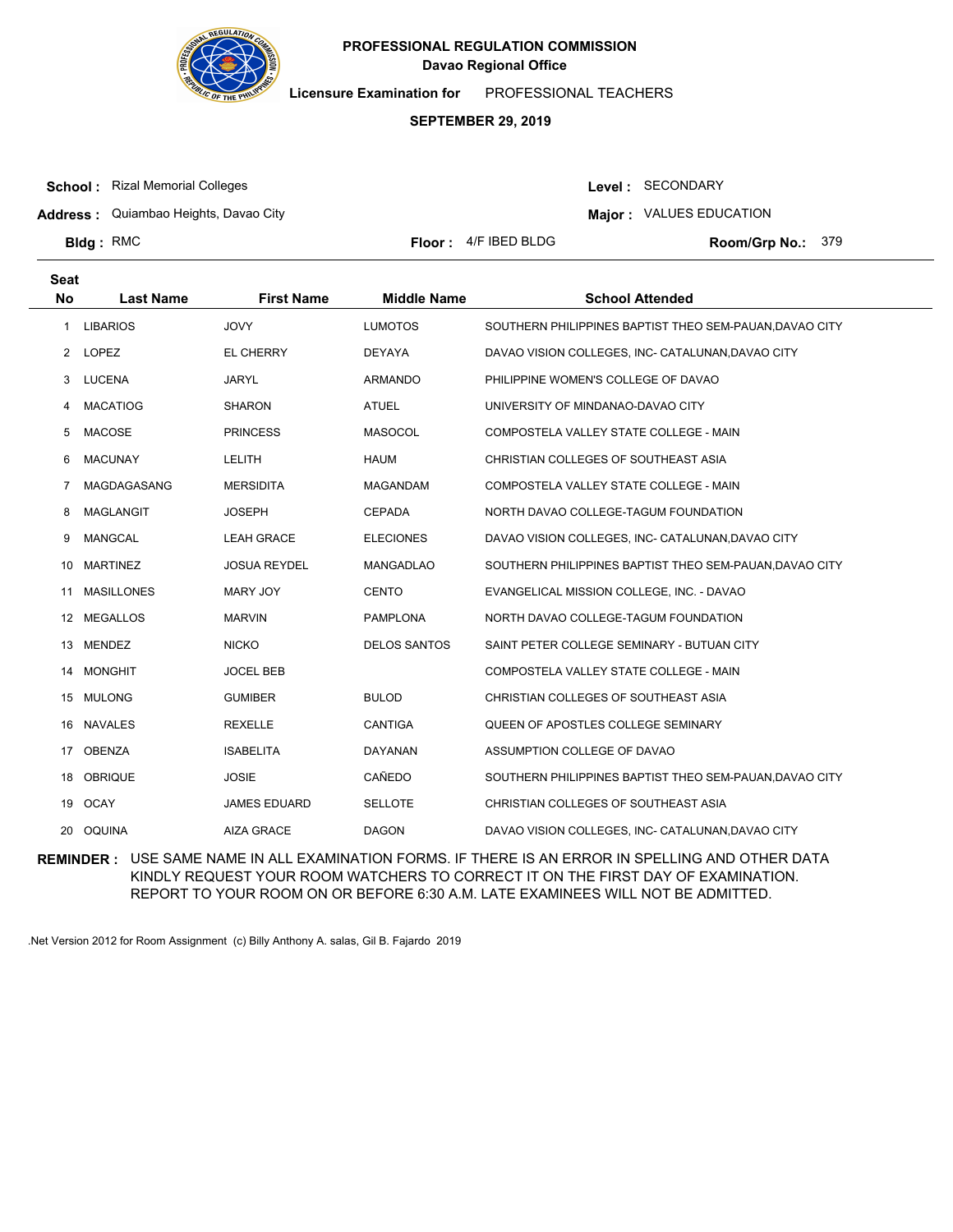

**Licensure Examination for**  PROFESSIONAL TEACHERS

### **SEPTEMBER 29, 2019**

**School :** Rizal Memorial Colleges

Level : SECONDARY

**Address :** Quiambao Heights, Davao City

**Major : VALUES EDUCATION** 

**Bldg: RMC** 

**Floor :**  $4/F$  IBED BLDG

Room/Grp No.: 380

| <b>Seat</b>    |                  |                      |                    |                                                         |
|----------------|------------------|----------------------|--------------------|---------------------------------------------------------|
| <b>No</b>      | <b>Last Name</b> | <b>First Name</b>    | <b>Middle Name</b> | <b>School Attended</b>                                  |
| 1              | <b>ORACION</b>   | <b>EVA</b>           | <b>GULA</b>        | COMPOSTELA VALLEY STATE COLLEGE - MAIN                  |
| 2              | <b>ORITO</b>     | SHARMAINE JOY        | <b>CORDON</b>      | COMPOSTELA VALLEY STATE COLLEGE - MAIN                  |
| 3              | <b>PALMA</b>     | <b>JADE ANNE</b>     | <b>SALIBAY</b>     | ASSUMPTION COLLEGE OF NABUNTURAN                        |
| 4              | PATLUNAG         | ALLAN JR             | <b>ALOB</b>        | CHRISTIAN COLLEGES OF SOUTHEAST ASIA                    |
| 5              | PELAYO           | <b>LAWRENCE</b>      | <b>TOROLLO</b>     | UNIVERSITY OF THE IMMACULATE CONCEPTION-DAVAO           |
| 6              | <b>PERMANO</b>   | <b>MAE ANTHONETE</b> | CAPANGPANGAN       | COMPOSTELA VALLEY STATE COLLEGE - MAIN                  |
| $\overline{7}$ | <b>PIALA</b>     | <b>CELIA</b>         | <b>MAG ASO</b>     | HOLY CROSS OF DAVAO COLLEGE                             |
| 8              | <b>PUNAY</b>     | <b>KENNETH JOHN</b>  | <b>MARABE</b>      | COMPOSTELA VALLEY STATE COLLEGE - MAIN                  |
| 9              | <b>RECTO</b>     | <b>ALTHON IAN</b>    | <b>MAQUILAN</b>    | SAINT VINCENT DE PAUL COLLEGE SEMINARY                  |
| 10             | <b>REMOLLENO</b> | <b>BLESSY</b>        | <b>ANDIAN</b>      | CHRISTIAN COLLEGES OF SOUTHEAST ASIA                    |
| 11             | <b>REYES</b>     | <b>CHASTENE</b>      | <b>NADELA</b>      | HOLY CROSS OF DAVAO COLLEGE                             |
|                | 12 RIVACA        | <b>AIVE</b>          | <b>COLITA</b>      | HOLY CROSS OF DAVAO COLLEGE                             |
| 13             | <b>RIZALDO</b>   | <b>GLENN KEVIN</b>   | CAUTIVO            | SOUTHERN PHILIPPINES BAPTIST THEO SEM-PAUAN, DAVAO CITY |
|                | 14 ROBIO         | <b>EDIZZA</b>        | MONDOÑEDO          | CHRISTIAN COLLEGES OF SOUTHEAST ASIA                    |
| 15             | <b>ROTIMAS</b>   | <b>AJE</b>           | <b>SUPLAAG</b>     | QUEEN OF APOSTLES COLLEGE SEMINARY                      |
|                | 16 RUBA          | <b>MARIAH CAREY</b>  | <b>TARAY</b>       | HOLY CROSS OF DAVAO COLLEGE                             |
| 17             | SAB              | <b>ANALYN</b>        | <b>PASAOL</b>      | DAVAO VISION COLLEGES, INC- CATALUNAN, DAVAO CITY       |
|                | 18 SALICA        | <b>JEROMIE</b>       | <b>ANDAY</b>       | DAVAO VISION COLLEGES, INC- CATALUNAN, DAVAO CITY       |
| 19             | SALUBRE          | ABBYGAIL             | <b>LINGAN</b>      | ASSUMPTION COLLEGE OF NABUNTURAN                        |
|                | 20 SAYPAN        | WELJUN               | <b>LUNGAY</b>      | COMPOSTELA VALLEY STATE COLLEGE - MAIN                  |

**REMINDER :** USE SAME NAME IN ALL EXAMINATION FORMS. IF THERE IS AN ERROR IN SPELLING AND OTHER DATA KINDLY REQUEST YOUR ROOM WATCHERS TO CORRECT IT ON THE FIRST DAY OF EXAMINATION. REPORT TO YOUR ROOM ON OR BEFORE 6:30 A.M. LATE EXAMINEES WILL NOT BE ADMITTED.